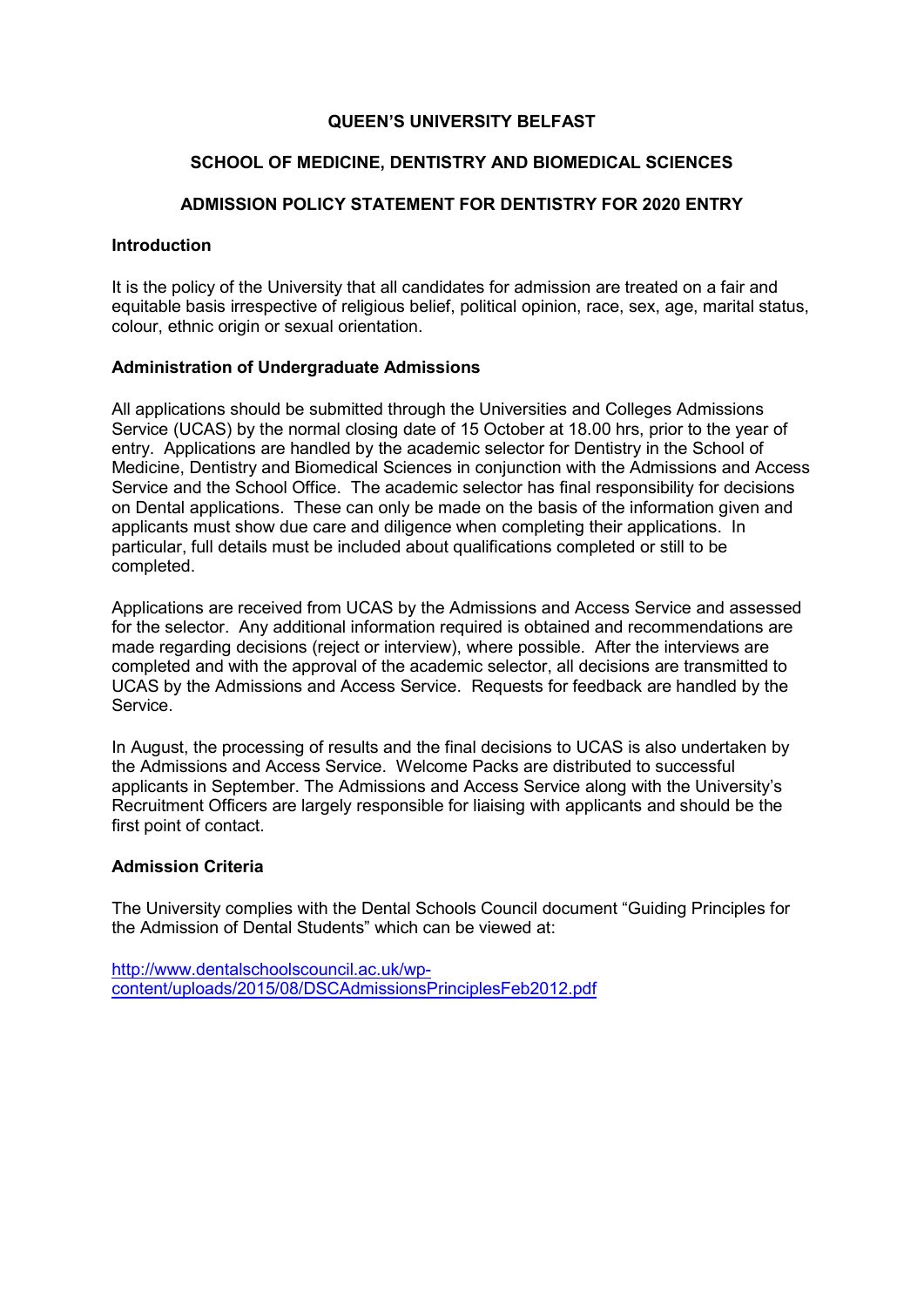## 1 Selection Process

The selection process for Dentistry involves two stages:

Stage 1: Cognitive Ability:

- Consideration of previous academic performance, including school, college and university grades as appropriate
- For UK and EU applicants only, aptitude testing using the University Clinical Aptitude Test (UCAT). See www.ucat.ac.uk for further information.

## Stage 2: Non-Cognitive Ability

This will comprise interviews carefully designed to objectively evaluate non-cognitive skills. The purpose of the interview is to confirm whether the candidate has the aptitude, motivation and personal qualities to succeed as a dental student at Queen's University and as a dental professional in the future.

All applicants will be scored at Stage 1 of the selection process and ranked. From this, candidates will be selected for interview (Stage 2) and a final decision about whether or not to make a conditional or unconditional offer will be based solely on interview performance.

#### 2 Interviews

Interviews are designed to test the following:

- Resilience
- Maturity and Responsibility
- Interpersonal and communication skills
- Confidence
- Self Awareness
- Empathy
- Ethical and moral values
- Awareness of the demands of training as a dental surgeon

Entry to dentistry is highly competitive and the scores at interview are used to create a rank order. Offers are made to the applicants who rank highest after interview. Should places be available in August, this rank order will also be the primary factor in considering candidates who have satisfied the academic criteria and are not holding an offer with any other Dental School through UCAS.

 Please note that if an applicant presents for interview, they will be deemed fit to participate in the interview process. If you are unwell and unable to attend for interview, please contact the Centre for Dentistry School Office immediately (email: dentistry@qub.ac.uk or telephone: 028 9097 6268). In addition, you must submit evidence from an appropriate medical adviser if you wish consideration to be given to the provision of an alternative interview date. This alternative interview may involve an online interview format.

Interviews for 2020 entry will be held on 16 and 17 December 2019 and 14, 19 and 28 February 2020.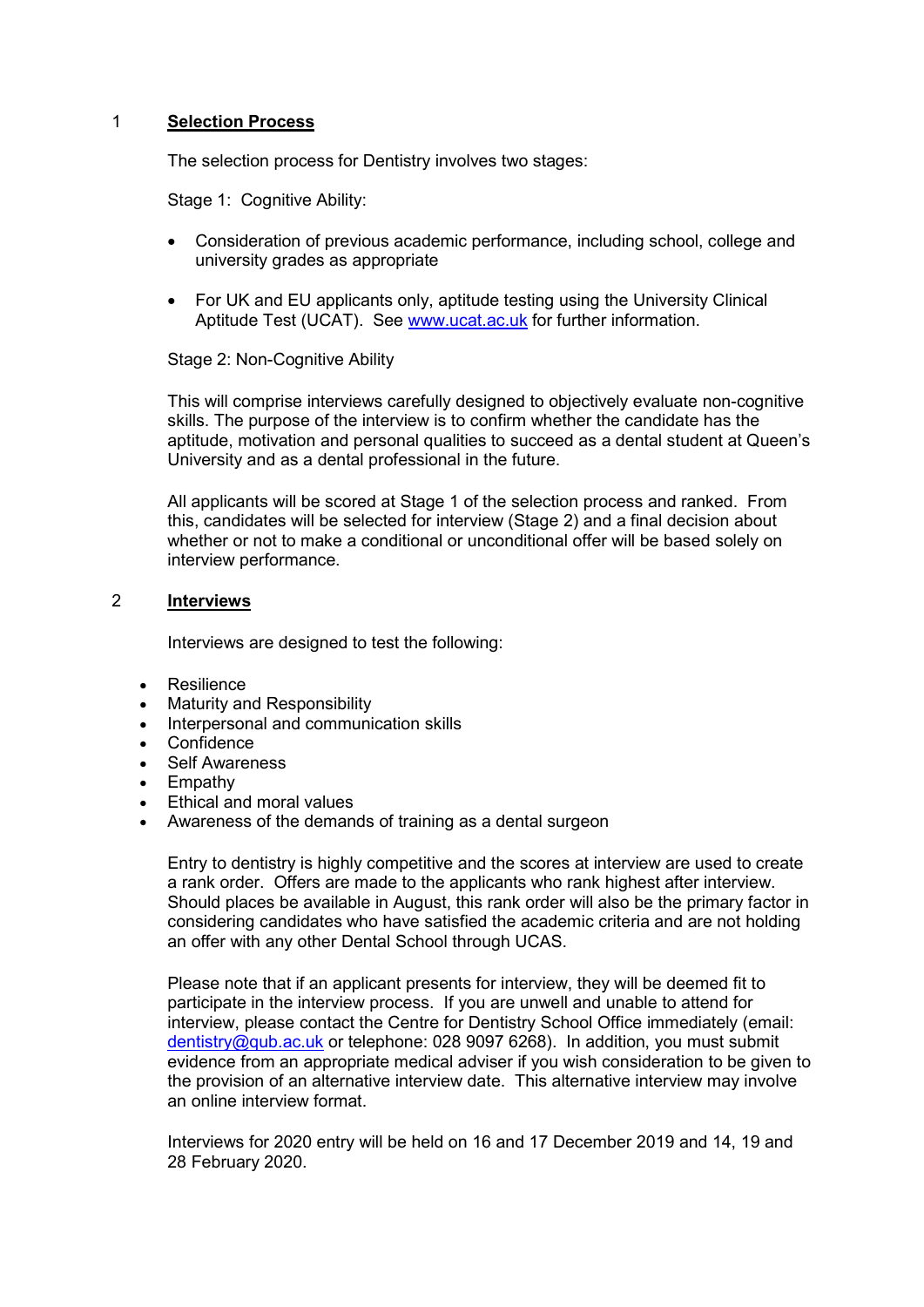# 3 UCAT (UK and EU candidates only)

The University Clinical Aptitude Test is required for admission to Dentistry and must be taken during the summer prior to completion of the UCAS application. Full details of how to apply are provided on their website: www.ucat.ac.uk and please note that a bursary scheme is available. The website includes information on arrangements for those with disabilities or medical conditions and guidance for applicants on what to do if they are ill on the day of their scheduled test. For UK and EU candidates UCAT will be scored using the overall results from four papers. Candidates can obtain up to a maximum of 6 additional points.

| <b>Banding of UCAT Scores</b> | <b>Points Awarded</b> |
|-------------------------------|-----------------------|
| $1200 - 1899$                 | $\mathbf 0$           |
| $1900 - 2099$                 | 1                     |
| $2100 - 2299$                 | $\overline{2}$        |
| $2300 - 2499$                 | 3                     |
| $2500 - 2699$                 | 4                     |
| $2700 - 2899$                 | 5                     |
| $2900 - 3600$                 | 6                     |

For UK and EU candidates UCAT is therefore taken into account at Stage 1 of the selection process.

UCAT has introduced an additional paper called a Situational Judgement Test, but it has been agreed that the results of this will not be used for 2020 entry except, if necessary, to inform decisions on borderline applicants who have achieved a similar score at interview.

UCAT is compulsory for all UK and EU applicants to Dentistry at QUB. The University will only grant exemptions in very exceptional circumstances and where appropriate supporting evidence is provided. Applicants who believe they qualify for an exemption should contact: ukcat-exemption@qub.ac.uk

Guidance on exemptions and reasonable adjustments:

| <b>Illness or Personal Circumstances</b> | Candidates are advised to seek an early   |
|------------------------------------------|-------------------------------------------|
|                                          | test date which can then be rescheduled   |
|                                          | if they are unable to attend because of   |
|                                          | illness or personal emergency.            |
|                                          | Candidates who are unable to sit UCAT     |
|                                          | throughout the test cycle are required to |
|                                          | provide supporting medical evidence in    |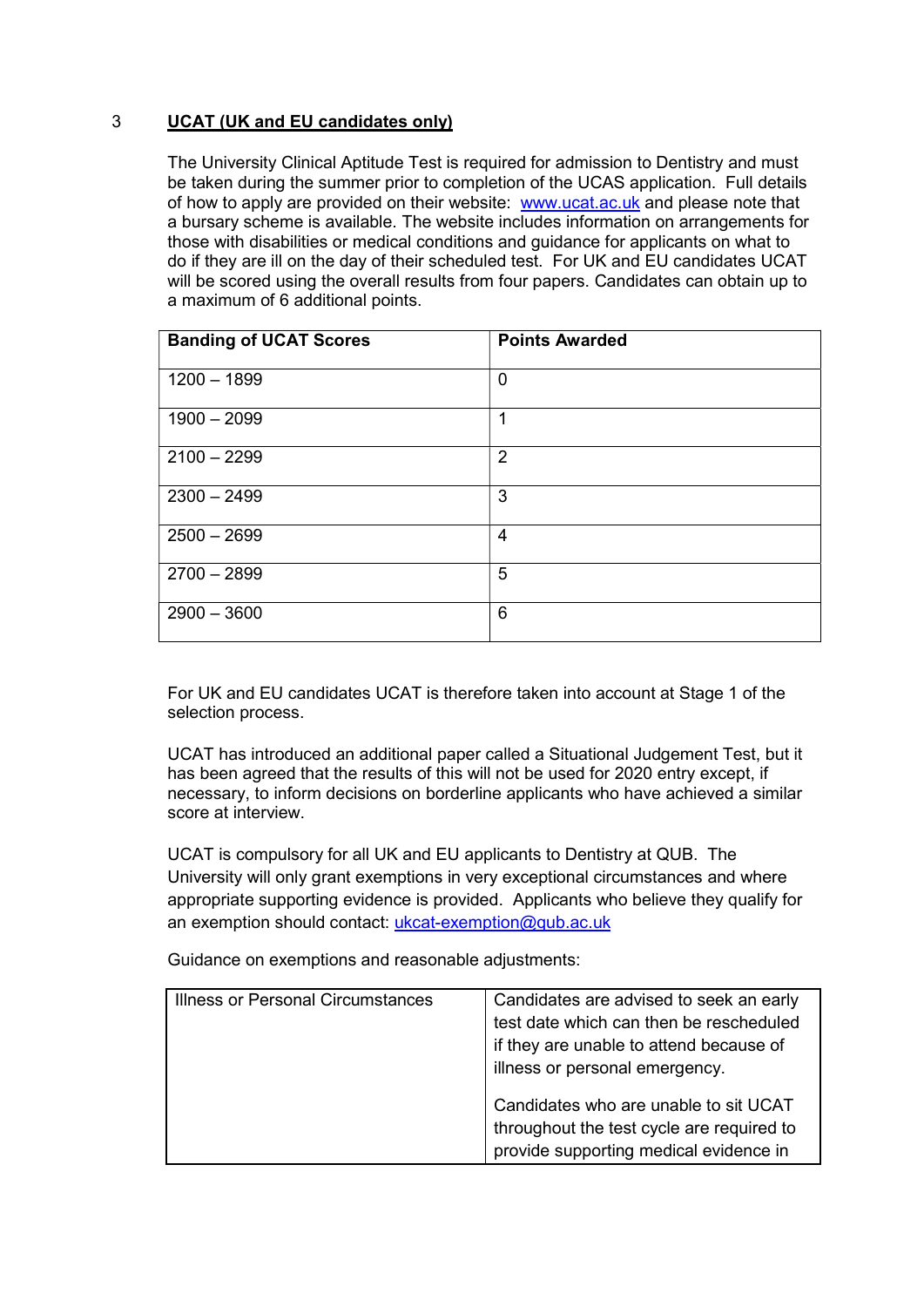|                                                 | requesting an exemption.                                                                                                                                                                                                                                                                                                                                                                         |
|-------------------------------------------------|--------------------------------------------------------------------------------------------------------------------------------------------------------------------------------------------------------------------------------------------------------------------------------------------------------------------------------------------------------------------------------------------------|
| <b>Geographical Circumstances</b>               | No exemptions will normally be granted<br>because of geographical circumstances.<br>It is accepted that some candidates may<br>have to travel in order to take UCAT.<br>Candidates unable to take UCAT<br>because of civil war/unrest or natural<br>disaster where travel would be unsafe will<br>be asked to provide supporting evidence<br>in requesting an exemption.                         |
| Candidates Requiring Adjustments to<br>the Test | UCAT will consider requests for<br>reasonable adjustments. If UCAT have<br>confirmed that they cannot make a<br>reasonable adjustment candidates are<br>advised to provide supporting evidence in<br>requesting an exemption.                                                                                                                                                                    |
|                                                 | Applicants who are entitled to additional<br>time for public examinations based on a<br>medical diagnosis or report from a<br>specialist teacher may book a Special<br>Educational Needs Version of the test<br>which provides extra time. The University<br>may ask applicants who have taken<br>UCATSEN to provide evidence of this<br>entitlement when considering their UCAS<br>application. |

## 4 Personal Statement and References

Personal statements are not scored as part of the selection process and the following general factors are taken into account when considering applications:

- (i) Candidates are expected to state explicitly that Dentistry is their career choice. (Please note that an applicant cannot normally be considered for both Medicine and Dentistry).
- (ii) There should be evidence of commitment and motivation to follow a career in Dentistry.
- (iii) Work experience in a dental clinical setting is not a requirement for admission however, applicants should state what they have done to find out about a career in Dentistry.
- (iv) Satisfactory support from the academic referee, particularly relating to the applicant's character, resilience, suitability for the course, communication skills and initiative.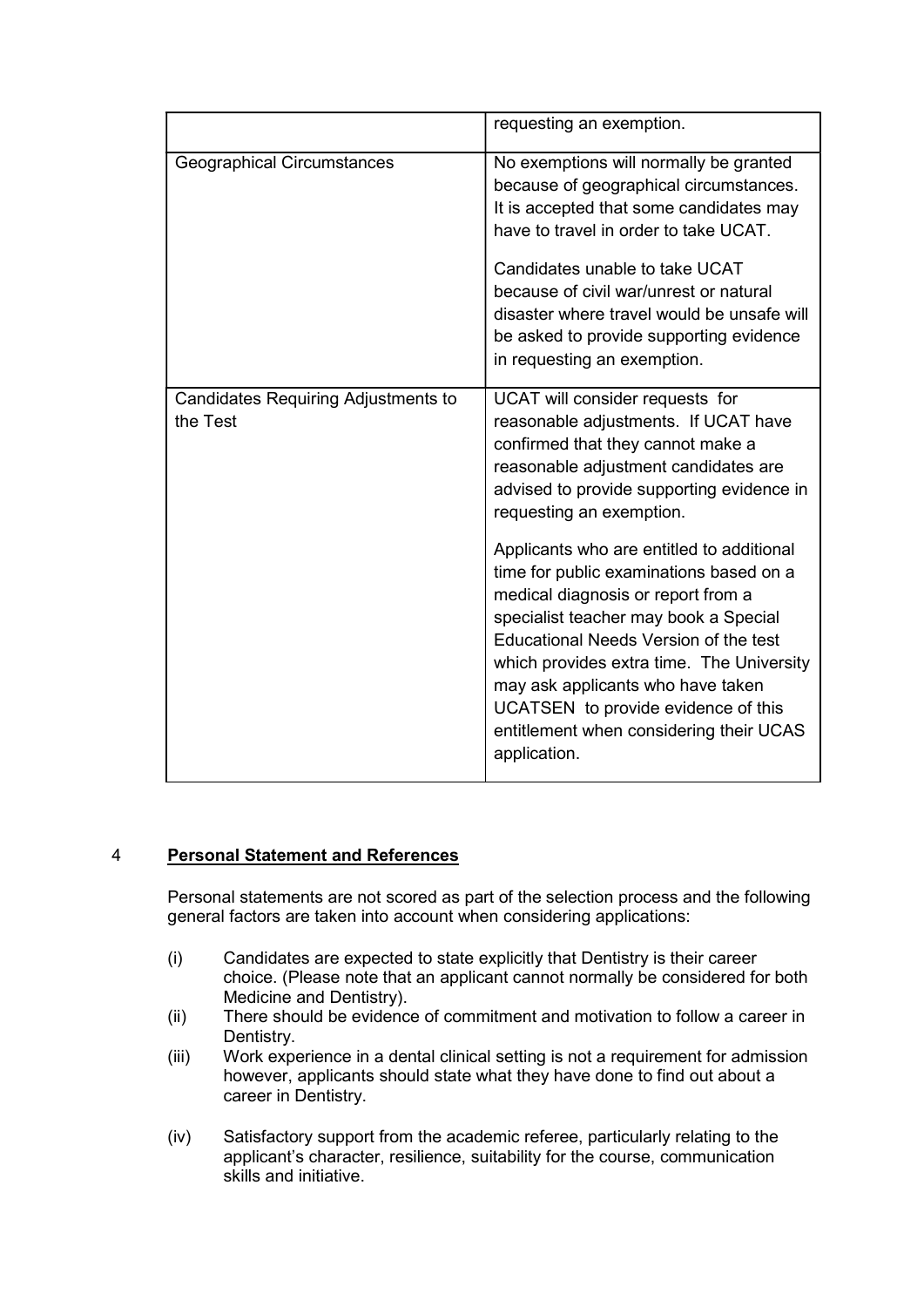## 5 Subject Requirements

## A-Level requirements

AAA at A-level to include GCE A-level Chemistry and Biology/Human Biology.

A-level Critical Thinking and General Studies are not acceptable.

#### GCSE Subject Requirements

Mathematics and English are required if not offered at AS or A-level.

Alternative qualifications, deemed equivalent by the Dental School may be acceptable in fulfillment of the subject requirements.

#### 6 School-leavers Completing A-Levels for the first time in 2019

The scoring system used at Stage 1 will be based on GCSE performance and UCAT results. GCSEs will be scored using a points system as shown below. The total points score will be based on the best nine subjects at the first attempt unless the GCSE was taken a year early and then repeated at the normal stage. Only GCSEs taken in Years 11 and 12 (Years 10 and 11 In England and Wales will be counted.

Scoring of GCSEs

| <b>Alphabetic Grading</b> | Numeric Grading* | Points |
|---------------------------|------------------|--------|
|                           | 8 and 9          |        |
|                           |                  |        |

From 2021 entry, in view of the re-alignment of the A\* with a Grade 9, scoring will change to 4 points for a Grade 9 and 3 points for Grades 7 and 8.

GCSE Short Courses attract 2 points for an A\* and 1.5 for an A grade. Two Short Courses will count as one GCSE in calculation of the best nine subjects.

Care is taken to ensure that applicants are awarded the maximum points possible.

BTEC/OCR Level 2 qualifications, considered equivalent to GCSE, are taken into account and a decision as to how many points to award will be dependent on performance in individual units, as well as the overall result(s).

The UCAT score will then be added to this total (see paragraph 3 above). Candidates are then ranked on the combined GCSE and UCAT scores and the threshold required to qualify for an interview varies from year to year depending on competition for places and cannot be predicted in advance. The following table indicates where the threshold has been over the last three years:

| Year   | <b>Points threshold for interview</b> |
|--------|---------------------------------------|
| . 2017 | 28 points and above                   |
| 2018   | 30 points and above                   |
| 2019   | 32 points and above                   |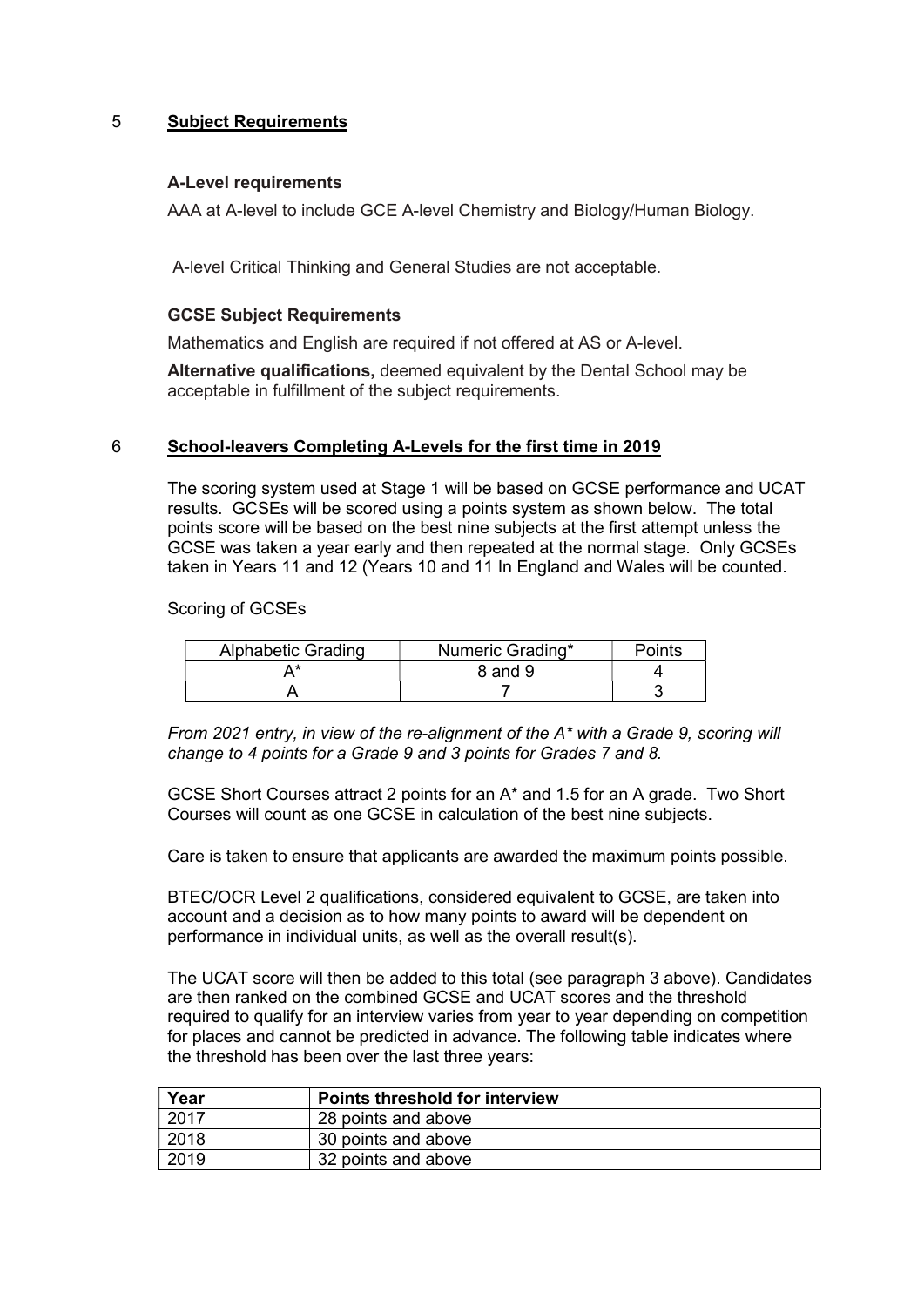Additional grade As at GCSE may also be used to distinguish between applicants on the same points score, if necessary.

Module repeats within the normal two-year period between GCSE and A-level do not place applicants at any disadvantage.

An A-level taken a year early would also be counted.

## 7 Repeat Candidates

Due to the competition for places the number of offers made to students resitting A-levels has to be restricted. Only those who had applied to study Dentistry at Queen's at the first attempt and held an offer (if made) as their conditional firm (CF) choice are considered. In addition they must have achieved AAB at first attempt or a maximum of one A-level grade below the standard accepted in the previous year, if lower. (In 2019, this was AAB so applicants who are eligible to be considered as a repeat applicant for 2020 entry should have a minimum of ABB at the first attempt). The offer for repeat candidates is AAA at A-level to include A-level Chemistry and Biology/Human Biology. Only two attempts at A-levels will be permitted.

For repeat candidates at Stage One, 36 points will be allocated for meeting the A-level grades required to qualify for consideration and points then awarded according to performance in UCAT (as indicated above) to give an overall score for short listing purposes. UCAT must be retaken as it is only valid for one application cycle.

Please note that this policy will be reviewed and may be amended for 2021 entry.

## 8 Applicants who have Already Satisfied Academic Requirements

Those who have already achieved AAA at A-level including Chemistry and Biology and have satisfied the other subject requirements will be awarded 36 points at Stage 1. Points will then be awarded according to performance in UCAT to give an overall score for shortlisting purposes. UCAT must be retaken as it is only valid for one application cycle.

## 9 Mature Non-Graduate Entry

Applications from candidates who have had a significant break in study and who are returning to undertake further qualifications are considered individually on their merits taking into account academic background and UCAT scores in short listing for interview. Where offers are made, the normal A-level requirements apply and applicants must also have the appropriate background in the relevant subjects at GCSE to fulfil the course requirements. The UCAT and the dental interview must be taken during the year of application.

Access Course qualifications are not acceptable.

## 10 Graduate Applicants

Graduate applicants are considered for the normal five-year programme. In making decisions on graduate applications, the full academic background is taken into account. Applicants must have achieved, or have the potential to achieve, at least an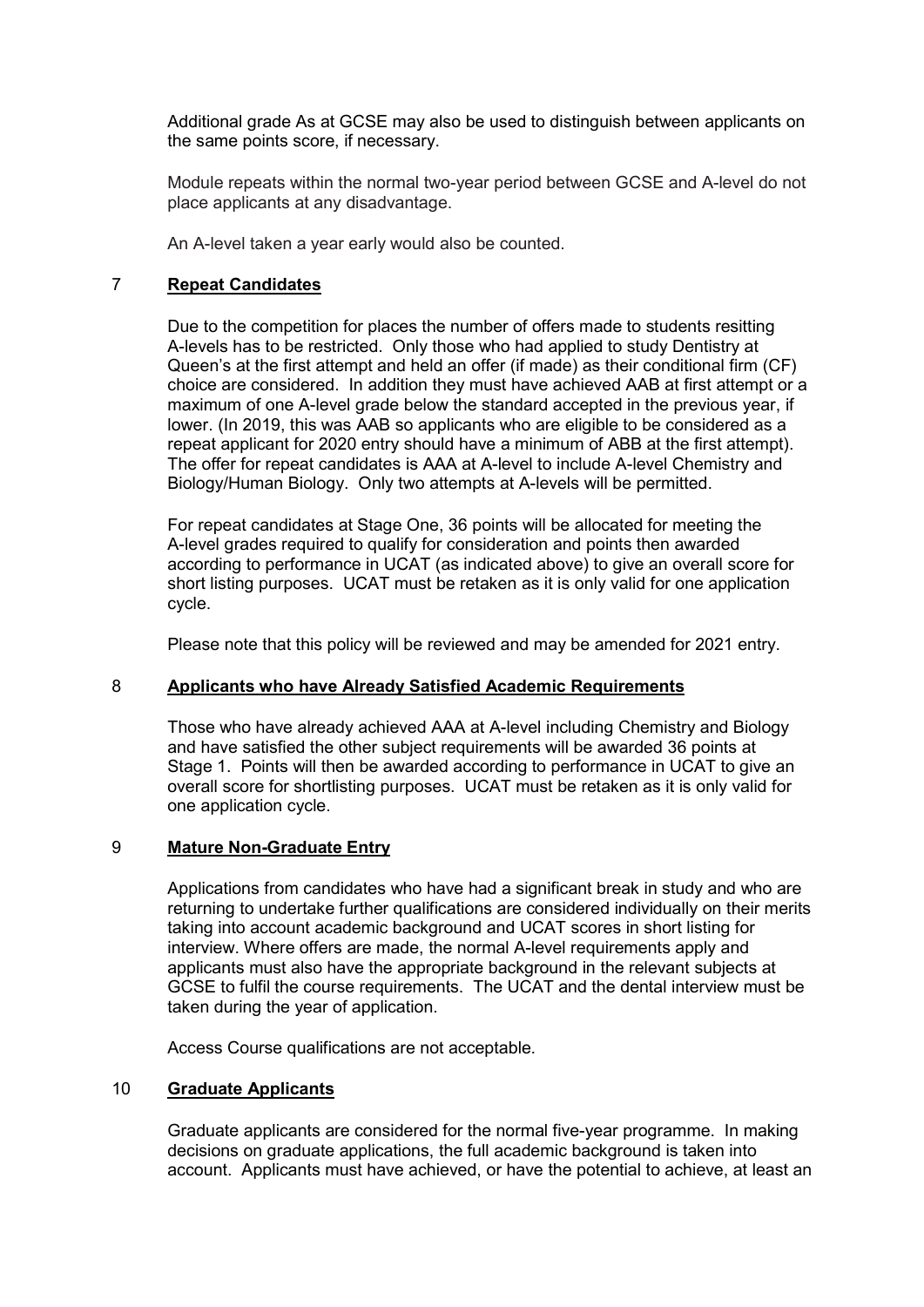Upper Second Class Honours classification in their primary degree and an average of BBB at A-level/B2 B2 B2 B2 B2 B2 at Higher Level in the Leaving Certificate/BBBBB in Scottish Highers at the first attempt. In the case of candidates with a First Class Honours degree or a PhD (plus an upper second class honours degree), a minimum of BBC at A-level or equivalent in other qualifications at the first attempt will be acceptable.

Candidates must have a relevant science background. This must include Chemistry and Biology at A-level or acceptable alternative. A grade C is the lowest grade that will be considered in either Chemistry or Biology at A-level.

For graduates (and those applying in the final year of their degree), at Stage 1, 36 points are currently allocated for meeting the academic criteria required to qualify for consideration and points then awarded according to performance in UCAT (as indicated above) to give an overall score for short listing purposes.

Applicants from a non-science background but who fulfil the conditions in terms of grades at A-level at the first attempt and degree performance will be considered if they undertake the appropriate science qualifications on completion of their degree. Such candidates are advised to contact the Admissions and Access Service for guidance.

#### 11 Irish Leaving Certificate Applicants

When shortlisting applicants for interview Junior Certificate and UCAT performance (see paragraph 3 above) are important and these are scored. Junior Certificate is scored with 4 points for an A grade and 3 points for a B over the best nine subjects.

Where offers are made these are conditional on obtaining H1 H1 (Biology and Chemistry) H1 H1 H2 H2 at Higher Level in the Leaving Certificate. Grade O3 in English and Mathematics at Ordinary Level are required if not offered at Higher Level.

#### 12 Scottish Applicants

When short listing applicants for interview, previous academic performance and UCAT are important and will be scored. Applicants with a minimum of AAABB in Scottish Highers are given serious consideration. 32 points are awarded for AAABB; 34 points for AAAAB and 36 points for AAAAA – at the first attempt.

Where conditional offers are made, the standard specified in Advanced Highers is also dependent on performance in Scottish Highers and are AA (for those with AAAAA in Highers); AAB (for those with AAAAB in Highers) and AAA (for those with AAABB in Highers). In all cases, Chemistry (Grade A) and Biology (Grade A) are required. Three Advanced Highers are necessary unless applicants achieved five A grades in their Highers.

If not taken as an Advanced Higher, Standard Grade or Intermediate 2 or National 5 English and Mathematics are also necessary.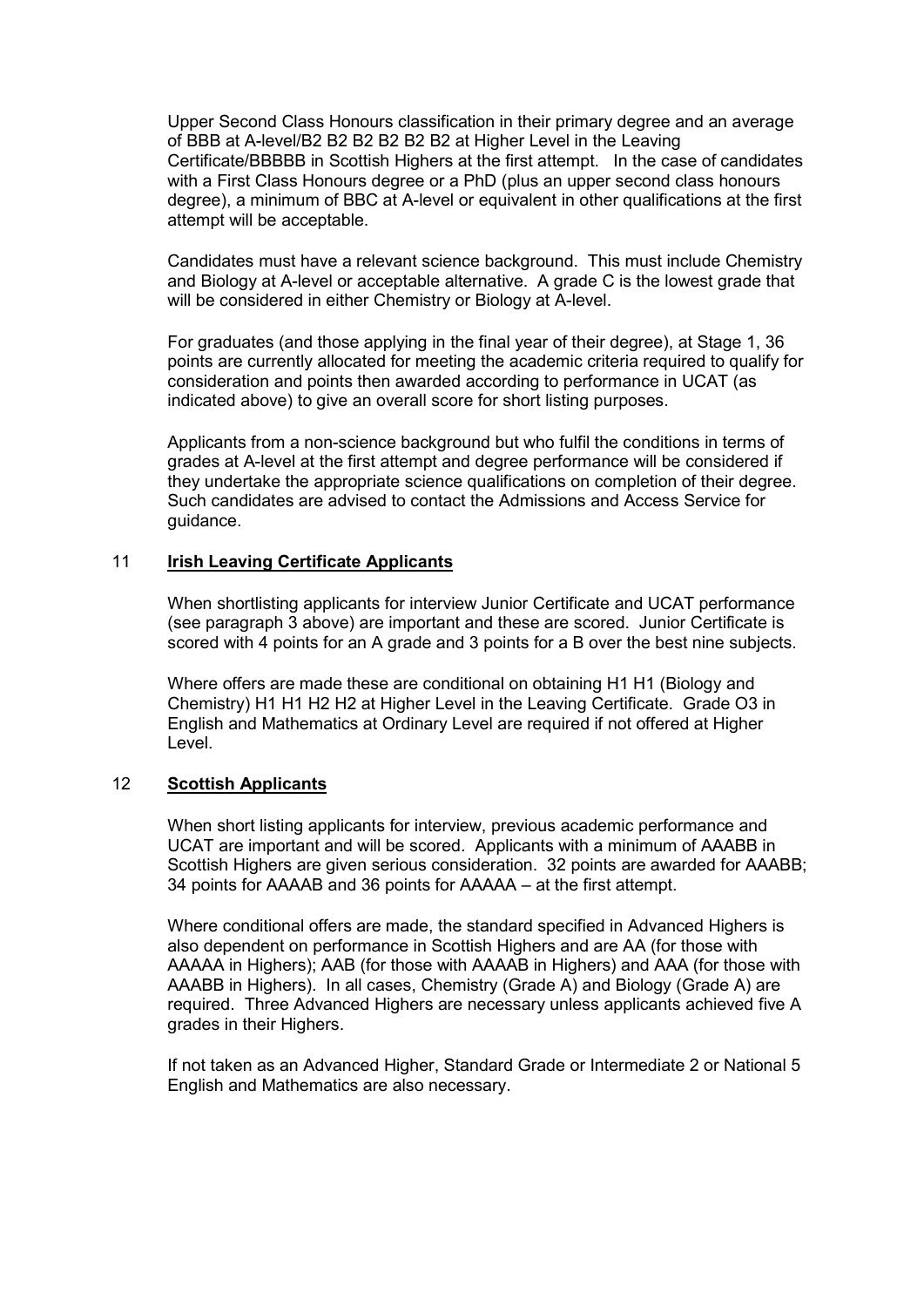## 13 International and Non-EU Applicants

Dentistry has 15 places for International (non-EU) students. The Admissions Process will, in the main, take the same factors as above into account plus evidence of English Language proficiency and examination predictions. International applicants do not need to take UCAT.

Where applicants have not previously taken any formal examinations (eg either GCSEs or O-levels) they will be considered on the basis of High School reports and this information will also be used to assess whether or not they are able to fulfil subject requirements eg GCSE Mathematics or equivalent.

Online interviews are used and international applicants are not required to travel to Belfast. Candidates should contact the Admissions and Access Service for advice on entry requirements.

All applicants are required to provide the required evidence of proficiency in English Language.

## 14 Applicants who have previously withdrawn from Dentistry

Applicants who previously commenced a Dental Degree at any University and have failed exams or been asked to withdraw from the course for any reason will not be considered.

In the interests of patient and public safety, and to prevent fraudulent applications to courses which lead to entry to a registered profession in the UK, we wish to share some of the information provided in your application form with the Medical, Dental, Pharmacy, Veterinary Schools Councils. If a fitness to practise outcome is made against you in the future, this information and a copy of the decision against you will also be stored on a central database which is accessible only to other schools with courses leading to entry to a registered profession in the UK. It is used only for proper fitness to practise purposes to protect patients and the public, and to prevent fraudulent applications. Where an offer is made, this is conditional on you having disclosed any previous fitness to practise outcomes against you, and your consent being given to this use of information. You have a right of access to any information held about you on the database and to correct any errors.

The University may check information provided in your application form with the database maintained by the Dental Schools Council in relation to students who have been excluded through Fitness to Practise procedures.

The outcome of fitness to practise (FtP) proceedings may be shared with the General Dental Council, Dental Schools Council, Postgraduate Deaneries and the host trust(s) who provide clinical training placements.

## 15 Transfer from other Dental Schools

Because of the intense competition for places to study Dentistry and the integrated nature of the course structure, applications for transfer with credit from candidates who have commenced a dental course at another University are not considered.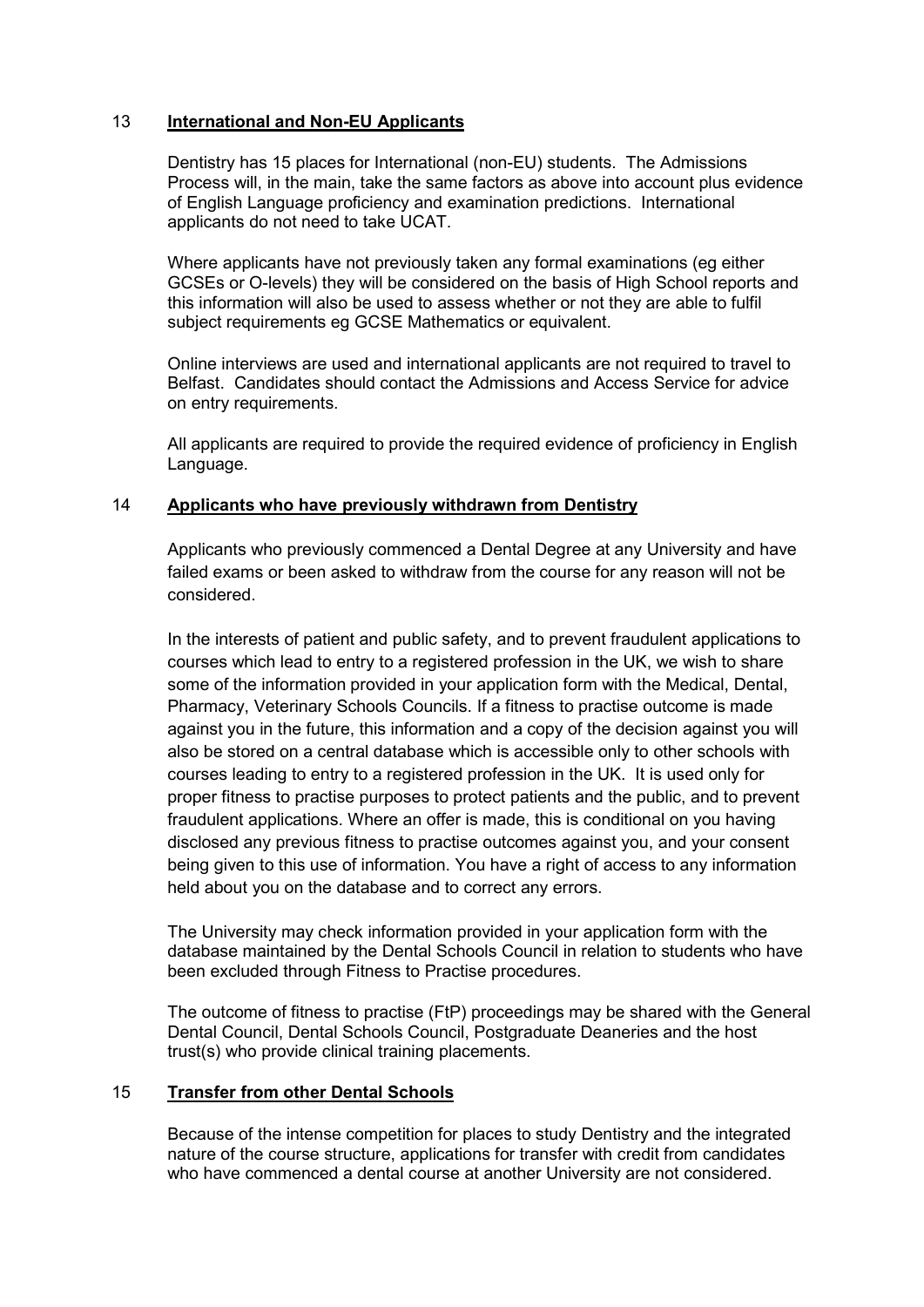## 16 Number of Attempts (Applications Permitted)

In view of the competition for places, it is the policy of the Dental School to allow a maximum of three attempts (ie applications in three different UCAS admissions cycles) overall (including applications made to other Dental Schools) to gain admission and not more than two at either A-level or graduate level.

## 17 Age at Graduation

It is a requirement within the Dentists Act 1984 6 (2): "Notwithstanding anything in any enactment, charter or other document, a dental authority (University) shall not grant a degree or licence in dentistry to a person who has not attained the age of 21 years."

#### Professional Nature of the Course

Dental students must demonstrate during their undergraduate course that they have the knowledge, skills and attitudes expected of a registered dentist. Students must be aware that unprofessional behaviour or serious health problems during their dental training can affect their ability to be registered with the General Dental Council (GDC) and to start practising. The GDC is responsible for decisions regarding registration and may consider any issue that could call the fitness to practise of a student into question. This includes anything that happened before or during their education and training, and any decisions made under the University's Fitness to Practise procedures. Candidates are therefore required to declare any criminal offences and other related matters including cautions (where these are not deemed "protected" see guidance on Access NI website:

http://www.dojni.gov.uk/index/accessni/disclosures/filtering.htm)

Entry to the undergraduate dental course will be conditional on a satisfactory criminal records check. International applicants are also required to produce appropriate evidence eg a Certificate of Good Conduct, before admission to the degree and to declare any criminal offences and other related matters including cautions.

Students entering the dental course will also be expected to sign a Student Agreement every year which places an emphasis on the continuing need for professional behaviour and a requirement to declare any convictions or cautions.

All potential applicants should ensure they are familiar with the following two documents which are available on the General Dental Council website: "Student Fitness to Practise" and "Standards for Dental Professionals" (available at www.gdcuk.org).

#### Health Issues

## **Disability**

A disability need not bar a candidate from becoming a dentist provided that they have the potential to fulfill the demands of practising as a dental surgeon. Due to the professional nature of the dental undergraduate programme candidates with a known disability must indicate this in their UCAS application and may be asked to provide additional information.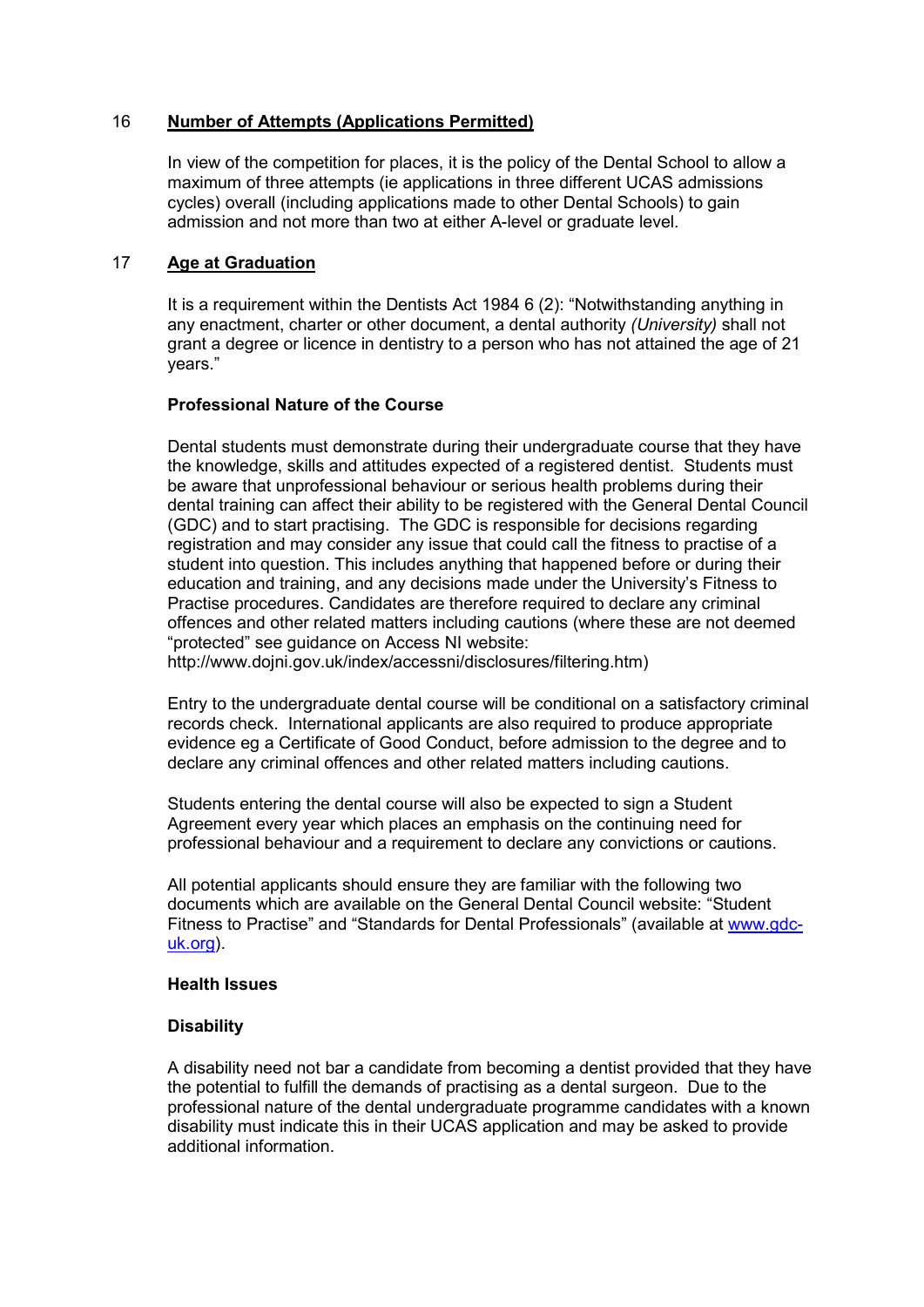Applicants are required to declare a history of any physical or mental disorder. All such applications will be considered on a case by case basis. If the candidate meets the normal academic criteria for admission to the course but there are concerns over issues relating to health, a special advisory committee separate from the normal admission procedures will be convened. This Committee will take advice from the Occupational Health Service before reaching a decision. Candidates with a disability are strongly advised to read the guidance document produced by the Dental Schools Council and Higher Education Occupational Physicians/Practitioners:

http://www.dentalschoolscouncil.ac.uk/wp-content/uploads/2016/12/Dental-Schools-Council-and-HEOPs-policy-on-Reasonable-Adjustments.pdf

#### Health Assessment

Exposure prone procedures (EPPs)

EPPs are defined as 'those invasive procedures where there is a risk that injury to the worker may result in the exposure of the patient's open tissues to the blood of the worker. These include procedures where the worker's gloved hands may be in contact with sharp instruments, needle tips or sharp tissues (e.g. spicules of bone or teeth) inside a patient's open body cavity, wound or confined anatomical space where the hands may not be completely visible at all times'. The dental undergraduate course entails extensive clinical practice involving EPPs. Dental students must gain competence in a wide range of EPPs as this is a requirement for gaining GDC registration following graduation.

#### Additional Health Clearance

All undergraduate dental students must undergo additional health clearance before acceptance onto the course. Additional health clearance stipulates that individuals must be non-infectious for HIV (antibody negative or on effective combination antiretroviral therapy [cART] and having a plasma viral load <200 copies/ml, or be an elite controller), hepatitis B (surface antigen negative or, if positive, e-antigen negative with a viral load of 200 IU/ml or less) and hepatitis C (antibody negative or, if positive, negative for hepatitis C RNA).

International applicants transferring to the UK will need to conform to the same testing arrangements as all other entrants to Queen's University dental school.

It should be noted that potential applicants who are found to be infectious carriers of hepatitis B, hepatitis C or HIV and who are successfully treated and appropriately monitored for their BBV infection will then become eligible to perform EPPs and therefore to apply for admission to dental school.

Candidates who meet the academic conditions of their offer and accept a place will be required to undergo appropriate screening before enrolment in order to demonstrate they meet the satisfactory health clearance condition.

#### **Tuberculosis**

Additional health clearance also includes evidence of satisfactory BCG vaccination or Mantoux test result.